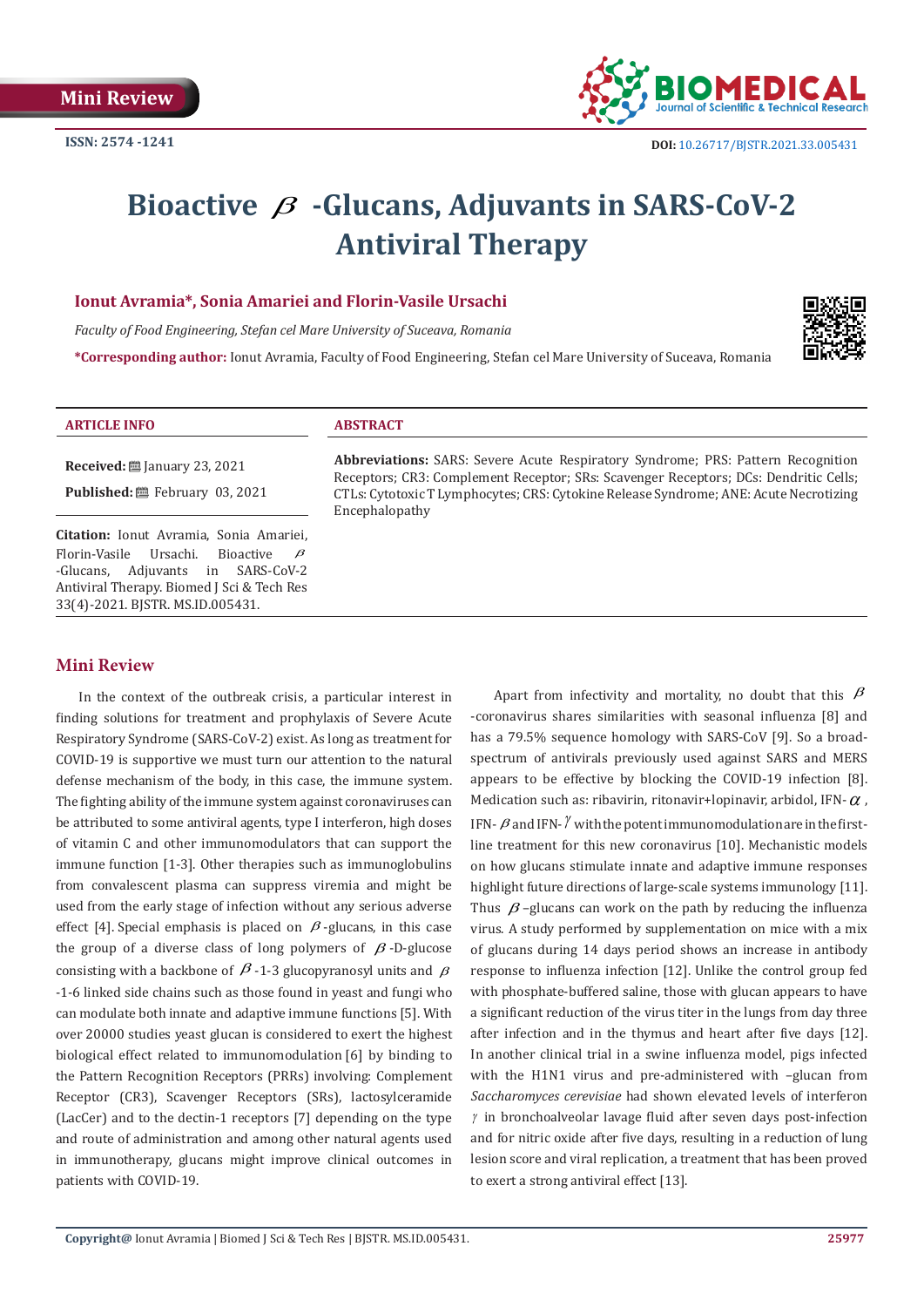The major glucan receptor dectin-1, an archetypical non-TLR pattern-recognition receptor expressed predominantly by myeloid cells, can trigger its intracellular signaling and mediate a variety of cellular responses, such as cytokine production [14] and has the ability to produce increased levels of type I IFNs which are shown to play a key role in antiviral defense. For instance, during RNA virus infection with coronaviruses, an external supply of type I IFNs have a protective effect on the macrophages and Dendritic Cells (DCs) which in that context are unable to enhance IFN $\alpha$  levels because of particular viral proteins, showing that IFN system is essential in viremia control [15,16]. Particularly to yeast glucan, type I IFN is produced by DCs in accordance with the dectin-1 activation in an autocrine manner and independent of toll-like receptors which are demonstrated by analyzing the activation of the main transcriptional activators required to assembly the type I interferon [17]. All of these pathways are crucial for the protection against any viral infections by limiting the spread of the virus within the host as well as on SARS-CoV2 from an early stage of infection, making interferon a safe and easy to upscale treatment. Well documented articles about the role of type I interferon in COVID-19 disease can be found in an antiviral research article about interferon treatment as reported by Sallard and colleagues (2020) [18] and how –glucans are recognized by the innate immune system via dectin-1 signaling pathway see Goodridge and coworkers (2009) [11].

The progression of the disease can often be correlated with exhaustion of cytotoxic lymphocytes and in the case of patients with COVID-19 who shows severe lung inflammation, the immune response of natural killer cells (NK) and for Cytotoxic T Lymphocytes (CTLs) is largely aggravated by the NKG2A expression (a major NK inhibitory receptor) [9].The reduction in NKG2A expression after antiviral therapy in convalescent patients occurred concomitantly with an increase in the number of depleted cytotoxic cells. Beta glucans with the ability to maturate dendritic cells through the PI3K/AKT pathway makes the cytotoxic lymphocyte response to be improved by increasing the IL-12 levels (cytokine necessary for CTLs responses), IFN- and IL-2 [19]. The study used particulate  $\beta$  $-$ glucan from *S.cerevisiae* with a backbone of long  $\beta$  –1,3 glucose units interconnected by 3-6% units of  $\beta$  –1,6 glucose side chains which are capable to induce maturation of dendritic cells. The use of anti-inflammatory medication is also documented and the need for this therapy is due to the fact that patients with severe forms of infection suffer a rapid deterioration after 1-2 weeks of onset and the initiation of anti-inflammatory treatment can have promising results [20]. In-depth studies using neural networks to speed up finding a treatment for COVID-19 had identified a set of anticancer drugs that have the potential to inhibit viral infection, one of these, baricitinib with fewer side effects is working by interfering with the inflammatory processes within the immune system which cause symptoms of rheumatoid arthritis [21]. Further, such combinations between ritonavir/lopinavir the direct-acting antivirals, and baricitinib could reduce these atypical inflammatory responses

and infectivity [22]. Beta glucans also exert anti-inflammatory and anticancer effect by promoting the Th1 responses through the IL-12 production (which is a strong stimulator of  $IFN-\gamma$ ) and such interactions augment the production of chemokines by maturating the DCs [23,24]. Also, compared to other cocktails of cytokines used to maturate DCs, particulate yeast glucan activate a considerable number of human dendritic cells and could be a promising component for vaccines [19].

Severe forms of SARS-CoV-2 can induce Cytokine Release Syndrome (CRS) in some patient [25] which can cause systemic symptoms and even death. Recently, this "cytokine storm" associated with SARS-CoV-2 could overcome blood-brainbarrier and determine neurological consequences such as Acute Necrotizing Encephalopathy (ANE) reported by Poyiadji et al. [26] in a female with SARS, recognized through the CT and MRI images [26]. Studies involving soluble -glucan in mice reported different cytokine responses by enhancing the INF- $\gamma$  by the T cell activation and might "suppresses the magnitude of lymphocyte TNF- production" [27,28]. Second, the synthesis of IL-1Ra a specific inhibitor of pro-inflammatory cytokine and IL-10 is also attributed to particulate  $\beta$ -glucans [29]. In addition, this suppression effect due to the administration in small doses of -glucan on TNF- and two other cytokines (IL-1  $\beta$  and IL-6) is effective in the treatment of inflammatory lung injury related to sepsis [30]. After the A/ H5N1 influenza virus Vetvicka et al. [12] concluded that there are no significant differences in IL-1 $\beta$  levels on glucan treated mice compared to PBS but the INF-γ increased considerably [12]. Of course, it is important to note that even the cytokine response on IL-1  $\beta$  production and Th1/Th2 balance varies greatly on  $\beta$ –glucan size, origin, conformation and molecular mass [31-33], thus the particle size is essential in cytokine production and small particles led to a reduction in inflammatory gene transcription compared to large particles [31].

Among other nutraceuticals such as glucosamine which activate the mitochondrial antiviral-signaling protein (a key mediator of type I IFN), spirulina (with the potential to enhance type I IFN in RNA virus infections) [34] or N-acetylcysteine (which promote glutathione production and protects against influenza), brewer's yeast  $\beta$ -glucan might prevent and control RNA viruses including coronavirus infections [35]. Indeed, not all yeast glucans act the same because of the growth conditions and this might be also a key factor in the immunomodulation process. Besides the strain, brewery yeast  $\beta$ -glucan has a different pattern than those found in baker's yeast and it seems to be well tolerated [36]. Nor such combinations between yeast glucan, vitamin C and resveratrol are neglected so a significant synergistic effect exists in order to boost the antibody production [37]. Even orally administered -glucans has increased efficiency in the immune system [36] and a mixture of various  $\beta$ -glucans leads to a reduction of mortality in influenza virus infection (up to 60% after 14 days) [12]. Taking together,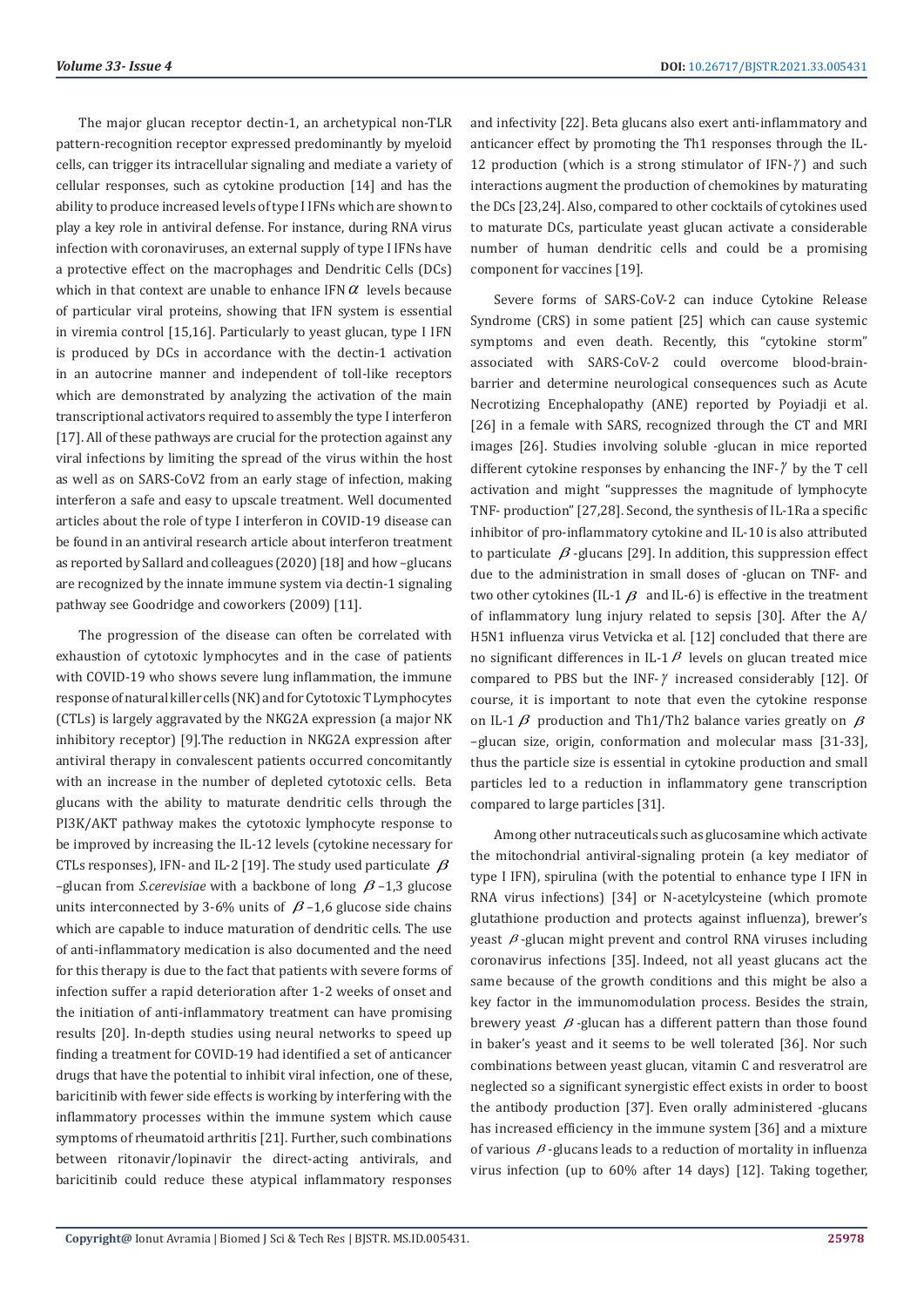the idea of using -glucans in SARS-CoV-2 is due to the fact that this bioactive compound exerts a great antiviral activity and previous studies clearly demonstrate its effectiveness in viral infections at the stage of viral entry, thus, it is necessary to perform further clinical trials and find the best combination which is suitable in the treatment of COVID-19.

# **Acknowledgement**

This paper was financially supported within the project entitled "DECIDE—Development through entrepreneurial education and innovative doctoral and postdoctoral research, project code POCU/380/6/13/125031, project co-financed from the European Social Fund through the 2014–2020 Operational Program Human Capital".

## **References**

- 1. [Prompetchara E, Ketloy C, Palaga T \(2020\) Immune responses in](https://pubmed.ncbi.nlm.nih.gov/32105090/)  [COVID-19 and potential vaccines: Lessons learned from SARS and MERS](https://pubmed.ncbi.nlm.nih.gov/32105090/)  [epidemic. Asian Pacific J Allergy Immunol 38\(1\): 1-9.](https://pubmed.ncbi.nlm.nih.gov/32105090/)
- 2. [Mullard A \(2020\) Flooded by the torrent: the COVID-19 drug pipeline.](https://pubmed.ncbi.nlm.nih.gov/32305088/)  [Lancet 395\(10232\): 1245-1246.](https://pubmed.ncbi.nlm.nih.gov/32305088/)
- 3. [Matthay MA, Aldrich JM, Gotts JE \(2020\) Treatment for severe acute](https://pubmed.ncbi.nlm.nih.gov/32203709/)  [respiratory distress syndrome from COVID-19. Lancet Respir Med 8\(5\):](https://pubmed.ncbi.nlm.nih.gov/32203709/)  [433-434.](https://pubmed.ncbi.nlm.nih.gov/32203709/)
- 4. [Chen L, Xiong J, Bao L, Shi Y \(2020\) Convalescent plasma as a potential](https://pubmed.ncbi.nlm.nih.gov/32113510/)  [therapy for COVID-19. Lancet Infect Dis 20\(4\): 398-400.](https://pubmed.ncbi.nlm.nih.gov/32113510/)
- 5. [Li B, Cramer D, Wagner S, Hansen R, King C, et al. \(2007\) Yeast](https://pubmed.ncbi.nlm.nih.gov/17572156/)  [glucan particles activate murine resident macrophages to secrete](https://pubmed.ncbi.nlm.nih.gov/17572156/)  [proinflammatory cytokines via MyD88-and Syk kinase-dependent](https://pubmed.ncbi.nlm.nih.gov/17572156/)  [pathways. Clin Immunol 124\(2\): 170-181.](https://pubmed.ncbi.nlm.nih.gov/17572156/)
- 6. [Vetvicka V, Vannucci L, Sima P, Richter J \(2019\) Beta glucan: supplement](https://pubmed.ncbi.nlm.nih.gov/30935016/)  [or drug? From laboratory to clinical trials. Molecules 24\(7\): 1251.](https://pubmed.ncbi.nlm.nih.gov/30935016/)
- 7. [Murphy EA, Davis JM, Carmichael MD \(2010\) Immune modulating](https://pubmed.ncbi.nlm.nih.gov/20842027/)  [effects of β-glucan. Curr Opin Clin Nutr Metab Care 13\(6\): 656-661.](https://pubmed.ncbi.nlm.nih.gov/20842027/)
- 8. [Shereen MA, Khan S, Kazmi A, Bashir N, Siddique R \(2020\) COVID-19](https://pubmed.ncbi.nlm.nih.gov/32257431/)  [infection: Origin, transmission, and characteristics of human](https://pubmed.ncbi.nlm.nih.gov/32257431/)  [coronaviruses. J Adv Res 24: 91-98.](https://pubmed.ncbi.nlm.nih.gov/32257431/)
- 9. [Zheng M, Gao Y, Wang G, Song G, Liu S, et al. \(2020\) Functional exhaustion](https://pubmed.ncbi.nlm.nih.gov/32203188/)  [of antiviral lymphocytes in COVID-19 patients. Cell Mol Immunol 17\(5\):](https://pubmed.ncbi.nlm.nih.gov/32203188/)  [533-535.](https://pubmed.ncbi.nlm.nih.gov/32203188/)
- 10. [Zhang L, Liu Y \(2020\) Potential interventions for novel coronavirus in](https://pubmed.ncbi.nlm.nih.gov/32052466/)  [China: A systematic review. J Med Virol 92\(5\): 479-490.](https://pubmed.ncbi.nlm.nih.gov/32052466/)
- 11. [Goodridge HS, Wolf AJ, Underhill DM \(2009\) β‐glucan recognition by the](https://pubmed.ncbi.nlm.nih.gov/19594628/)  [innate immune system. Immunol Rev 230\(1\): 38-50.](https://pubmed.ncbi.nlm.nih.gov/19594628/)
- 12. [Vetvicka V, Vetvickova J \(2015\) Glucan supplementation enhances the](https://pubmed.ncbi.nlm.nih.gov/25738142/)  [immune response against an influenza challenge in mice. Ann Transl](https://pubmed.ncbi.nlm.nih.gov/25738142/)  [Med 3\(2\): 22.](https://pubmed.ncbi.nlm.nih.gov/25738142/)
- 13. [Jung K, Ha Y, Ha SK, Han DU, Kim DW, et al. \(2004\) Antiviral Effect](https://pubmed.ncbi.nlm.nih.gov/15030604/)  [of Saccharomyces cerevisiaeβ‐glucan to Swine Influenza Virus by](https://pubmed.ncbi.nlm.nih.gov/15030604/)  [Increased Production of Interferon‐γ and Nitric Oxide. J Vet Med Ser B](https://pubmed.ncbi.nlm.nih.gov/15030604/)  [51\(2\): 72-76.](https://pubmed.ncbi.nlm.nih.gov/15030604/)
- 14. [Reid DM, Gow NA R, Brown GD \(2009\) Pattern recognition: recent](https://www.sciencedirect.com/science/article/pii/S0952791509000090)  [insights from Dectin-1. Curr Opin Immunol 21\(1\): 30-37.](https://www.sciencedirect.com/science/article/pii/S0952791509000090)
- 15. [Cervantes-Barragán L, Kalinke U, Zust R, Konig M, Reizis, et al. \(2009\)](https://pubmed.ncbi.nlm.nih.gov/19124753/)  [Type I IFN-mediated protection of macrophages and dendritic cells](https://pubmed.ncbi.nlm.nih.gov/19124753/)  secures control of murine coronavirus infection. J Immunol 182(2): [1099-1106.](https://pubmed.ncbi.nlm.nih.gov/19124753/)
- 16. [Frieman M, Heise M, Baric R \(2008\) SARS coronavirus and innate](https://pubmed.ncbi.nlm.nih.gov/17451827/) [immunity. Virus Res 133\(1\): 101-112.](https://pubmed.ncbi.nlm.nih.gov/17451827/)
- 17. [Del Fresno C, Soulat D, Roth S, Blazek K, Udalova I, et al. \(2013\)](https://www.sciencedirect.com/science/article/pii/S1074761313002355) [Interferon-β production via Dectin-1-Syk-IRF5 signaling in dendritic](https://www.sciencedirect.com/science/article/pii/S1074761313002355) [cells is crucial for immunity to C. albicans. Immunity 38\(6\): 1176-1186.](https://www.sciencedirect.com/science/article/pii/S1074761313002355)
- 18. [Sallard E, Lescure FX, Yazdanpanah Y, Mentre F, Peiffer-Smadja N \(2020\)](https://pubmed.ncbi.nlm.nih.gov/32275914/) [Type 1 interferons as a potential treatment against COVID-19. Antiviral](https://pubmed.ncbi.nlm.nih.gov/32275914/) [Res 178: 104791.](https://pubmed.ncbi.nlm.nih.gov/32275914/)
- 19. [Ding J, Feng T, Ning Y, Li W, Wu Q, et al. \(2015\) β-Glucan enhances](https://pubmed.ncbi.nlm.nih.gov/25636576/) [cytotoxic T lymphocyte responses by activation of human monocyte](https://pubmed.ncbi.nlm.nih.gov/25636576/)[derived dendritic cells via the PI3K/AKT pathway. Hum Immunol 76\(2-](https://pubmed.ncbi.nlm.nih.gov/25636576/) [3\): 146-154.](https://pubmed.ncbi.nlm.nih.gov/25636576/)
- 20. [Zhang W, Zhao Y, Zhang F, Wang Q, Li T, et al. \(2020\) The use of anti](https://pubmed.ncbi.nlm.nih.gov/32222466/)[inflammatory drugs in the treatment of people with severe coronavirus](https://pubmed.ncbi.nlm.nih.gov/32222466/) [disease 2019 \(COVID-19\): The Perspectives of clinical immunologists](https://pubmed.ncbi.nlm.nih.gov/32222466/) [from China. Clin Immunol 214: 108393.](https://pubmed.ncbi.nlm.nih.gov/32222466/)
- 21. [Richardson P, Griffin I, Tucker C, Smith D, Oechsle O, et al. \(2020\)](https://pubmed.ncbi.nlm.nih.gov/32032529/) [Baricitinib as potential treatment for 2019-nCoV acute respiratory](https://pubmed.ncbi.nlm.nih.gov/32032529/) [disease. Lancet \(London, England\) 395\(10223\): e30-e31.](https://pubmed.ncbi.nlm.nih.gov/32032529/)
- 22. [Stebbing J, Phelan A, Griffin I, Tucker C, Oechsle O, et al. \(2020\) COVID-19:](https://pubmed.ncbi.nlm.nih.gov/32113509/) [combining antiviral and anti-inflammatory treatments. Lancet Infect Dis](https://pubmed.ncbi.nlm.nih.gov/32113509/) [20\(4\): 400-402.](https://pubmed.ncbi.nlm.nih.gov/32113509/)
- 23. [Del Cornò M, Gessani S, Conti L \(2020\) Shaping the innate immune](https://pubmed.ncbi.nlm.nih.gov/31936360/) [response by dietary glucans: any role in the control of cancer? Cancers](https://pubmed.ncbi.nlm.nih.gov/31936360/) [\(Basel\) 12\(1\): 155.](https://pubmed.ncbi.nlm.nih.gov/31936360/)
- 24. [Henry CJ, Ornelles DA, Mitchell LM, Brzoza-Lewis KL, Hiltbold EM \(2008\)](https://www.researchgate.net/publication/23563314_IL-12_Produced_by_Dendritic_Cells_Augments_CD8_T_cell_Activation_through_the_Production_of_the_Chemokines_CCL1_and_CCL17) [IL-12 produced by dendritic cells augments CD8+ T cell activation](https://www.researchgate.net/publication/23563314_IL-12_Produced_by_Dendritic_Cells_Augments_CD8_T_cell_Activation_through_the_Production_of_the_Chemokines_CCL1_and_CCL17) [through the production of the chemokines CCL1 and CCL17. J Immunol](https://www.researchgate.net/publication/23563314_IL-12_Produced_by_Dendritic_Cells_Augments_CD8_T_cell_Activation_through_the_Production_of_the_Chemokines_CCL1_and_CCL17) [181\(12\): 8576-8584.](https://www.researchgate.net/publication/23563314_IL-12_Produced_by_Dendritic_Cells_Augments_CD8_T_cell_Activation_through_the_Production_of_the_Chemokines_CCL1_and_CCL17)
- 25. [Mehta P, Mc Auley DF, Brown M, Sanchez E, Tattersall RS, et al. \(2020\)](https://pubmed.ncbi.nlm.nih.gov/32192578/) [COVID-19: consider cytokine storm syndromes and immunosuppression.](https://pubmed.ncbi.nlm.nih.gov/32192578/) [Lancet 395\(10229\): 1033-1034.](https://pubmed.ncbi.nlm.nih.gov/32192578/)
- 26. [Poyiadji N, Shahin G, Noujaim D, Stone M, Patel S, et al. \(2020\) COVID-19–](https://pubmed.ncbi.nlm.nih.gov/32228363/) [associated acute hemorrhagic necrotizing encephalopathy: imaging](https://pubmed.ncbi.nlm.nih.gov/32228363/) [features. Radiology 296\(2\): E119-E120.](https://pubmed.ncbi.nlm.nih.gov/32228363/)
- 27. [Soltys J, Quinn MT \(1999\) Modulation of endotoxin-and enterotoxin](https://pubmed.ncbi.nlm.nih.gov/9864222/)[induced cytokine release by in vivo treatment with β-\(1, 6\)-branched](https://pubmed.ncbi.nlm.nih.gov/9864222/) [β-\(1, 3\)-glucan. Infect Immun 67\(1\): 244-252.](https://pubmed.ncbi.nlm.nih.gov/9864222/)
- 28. [Budak F, Goral G, Oral HB \(2008\) Saccharomyces cerevisiae beta-glucan](https://www.researchgate.net/publication/287755908_Saccharomyces_cerevisiae_beta-glucan_induces_interferon-gamma_production_in_human_T_cells_via_il-12) [induces interferon-gamma production in human T cells via IL-12. Turk J](https://www.researchgate.net/publication/287755908_Saccharomyces_cerevisiae_beta-glucan_induces_interferon-gamma_production_in_human_T_cells_via_il-12) [Immunol 13\(1\): 21-26.](https://www.researchgate.net/publication/287755908_Saccharomyces_cerevisiae_beta-glucan_induces_interferon-gamma_production_in_human_T_cells_via_il-12)
- 29. [Li J, Xing J, Li D, Wang X, Zhao L, et al. \(2005\) Effects of β-glucan extracted](https://europepmc.org/article/med/16320779) [from Saccharomyces cerevisiae on humoral and cellular immunity in](https://europepmc.org/article/med/16320779) [weaned piglets. Arch Anim Nutr 59\(5\): 303-312.](https://europepmc.org/article/med/16320779)
- 30. [Bedirli A, kerem M, Pasaoglu H, Akyurek N, Tezcancer T, et al. \(2007\)](https://pubmed.ncbi.nlm.nih.gov/17414422/) [Beta-glucan attenuates inflammatory cytokine release and prevents](https://pubmed.ncbi.nlm.nih.gov/17414422/) [acute lung injury in an experimental model of sepsis. Shock vol 27\(4\):](https://pubmed.ncbi.nlm.nih.gov/17414422/) [397-401.](https://pubmed.ncbi.nlm.nih.gov/17414422/)
- 31. [Elder MJ, Webster SJ, Chee R, Williams DL, Hill Gaston JS, et al. \(2017\)](https://pubmed.ncbi.nlm.nih.gov/28736555/) [β-Glucan size controls dectin-1-mediated immune responses in human](https://pubmed.ncbi.nlm.nih.gov/28736555/) [dendritic cells by regulating IL-1β production. Front Immunol 8: 791.](https://pubmed.ncbi.nlm.nih.gov/28736555/)
- 32. [Noss I, Doekes G, Thorne PS, Heederik DJ J, Wouters IM \(2013\)](https://pubmed.ncbi.nlm.nih.gov/22653750/) [Comparison of the potency of a variety of β-glucans to induce cytokine](https://pubmed.ncbi.nlm.nih.gov/22653750/) [production in human whole blood. Innate Immun 19\(1\): 10-19.](https://pubmed.ncbi.nlm.nih.gov/22653750/)
- 33. [Chen Y, Dong L, Weng D, Liu F, Song L, et al. \(2013\) 1, 3‑β‑Glucan](https://www.researchgate.net/publication/242015625_13-b-Glucan_affects_the_balance_of_Th1Th2_cytokines_by_promoting_secretion_of_anti-inflammatory_cytokines_in_vitro) [affects the balance of Th1/Th2 cytokines by promoting secretion of](https://www.researchgate.net/publication/242015625_13-b-Glucan_affects_the_balance_of_Th1Th2_cytokines_by_promoting_secretion_of_anti-inflammatory_cytokines_in_vitro) anti-inflammatory cytokines in vitro. Mol Med Rep 8(2): 708-712.
- 34. [Pothula P, Peter P \(2020\) Spirulina Extract Enhances T-Cell Responses](https://www.researchgate.net/publication/342513689_Spirulina_Extract_Enhances_T-Cell_Responses_Targeting_Spike_Protein_of_Severe_Acute_Respiratory_Syndrome_Coronavirus_2_SARS-CoV-2_A_Potential_Drug_Candidate_for_Treatment_of_COVID_19) [Targeting Spike Protein of Severe Acute Respiratory Syndrome](https://www.researchgate.net/publication/342513689_Spirulina_Extract_Enhances_T-Cell_Responses_Targeting_Spike_Protein_of_Severe_Acute_Respiratory_Syndrome_Coronavirus_2_SARS-CoV-2_A_Potential_Drug_Candidate_for_Treatment_of_COVID_19) [Coronavirus 2 \(SARS-CoV-2\): A Potential Drug Candidate for Treatment](https://www.researchgate.net/publication/342513689_Spirulina_Extract_Enhances_T-Cell_Responses_Targeting_Spike_Protein_of_Severe_Acute_Respiratory_Syndrome_Coronavirus_2_SARS-CoV-2_A_Potential_Drug_Candidate_for_Treatment_of_COVID_19) [of COVID 19.](https://www.researchgate.net/publication/342513689_Spirulina_Extract_Enhances_T-Cell_Responses_Targeting_Spike_Protein_of_Severe_Acute_Respiratory_Syndrome_Coronavirus_2_SARS-CoV-2_A_Potential_Drug_Candidate_for_Treatment_of_COVID_19)